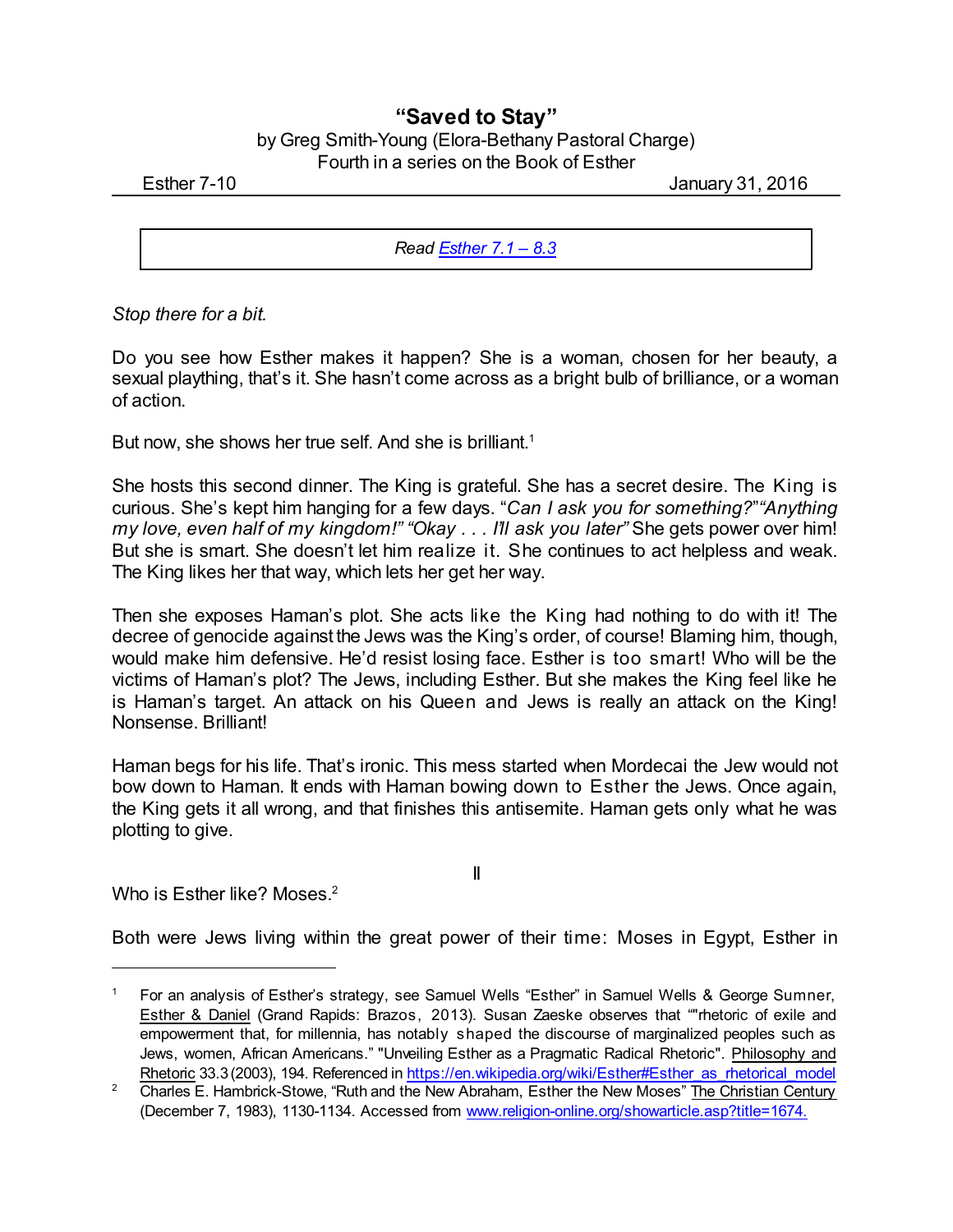Persia. Both were brought into the royal family: Moses raised by Pharaoh's daughter, Esther married to the King. Both kept their Jewishness secret. Both times, the Jews were threatened with destruction. Both Moses and Esther could have tried to escape the fate of their people. Instead, God used them to save God's people. Both Moses and Esther wrote laws. Both began one of our great festivals: Moses started Passover, Esther started Purim (you'll do that next week).

Big difference, though. With Moses, the Lord is all over the place, can't be missed. Burning bush—God! Plagues—God! Death for Egyptian first-borns—God! The Jews, God's firstborn, are passed-over—God! The sea splits and Israel escapes—God!

But there's nothing like that in Esther. If you want to see God in her story, you have to look very carefully. And you can never quite be sure. Maybe God. Maybe not. Who knows?

We love Exodus. But Esther is about liberation when God is not obvious. We need her too.

*Okay, you can read some more.*

*Read [Esther](https://www.biblegateway.com/passage/?search=Esther+8.9-9.5&version=CEB) 8.9 – 9.5*

III

So what do you think? Is this a good ending?

Everything switches around.<sup>3</sup>

- Haman the antisemite was the King's main guy. Now it's Mordecai the Jew.
- Mordecai was in sackcloth and ashes. Now he is cleaned-up real nice!
- Orders were sent to kill us. Now orders are sent to let us save ourselves.
- Jews were weeping and lamenting. Now we have light and gladness and joy and honour.
- We were fasting in prayer for help. Now we're having a feast.
- We were afraid. Now everyone's afraid of us.
- Our attackers were going to destroy, kill, and annihilate us. Now we are able to destroy, kill, and annihilate them.
- The whole city was in a kafuffle when we were condemned. Now it is shouting and rejoicing because we are saved.

Is this a good ending? Yes! As it says, on the same day when our enemies planned to destroy us, the reverse happened, and we destroyed them.<sup>4</sup>

<sup>3</sup> For the following, compare Esther 3:1,13,15; 4:1,3 with with 8:11,15-17; 10:3.

Esther 9.1.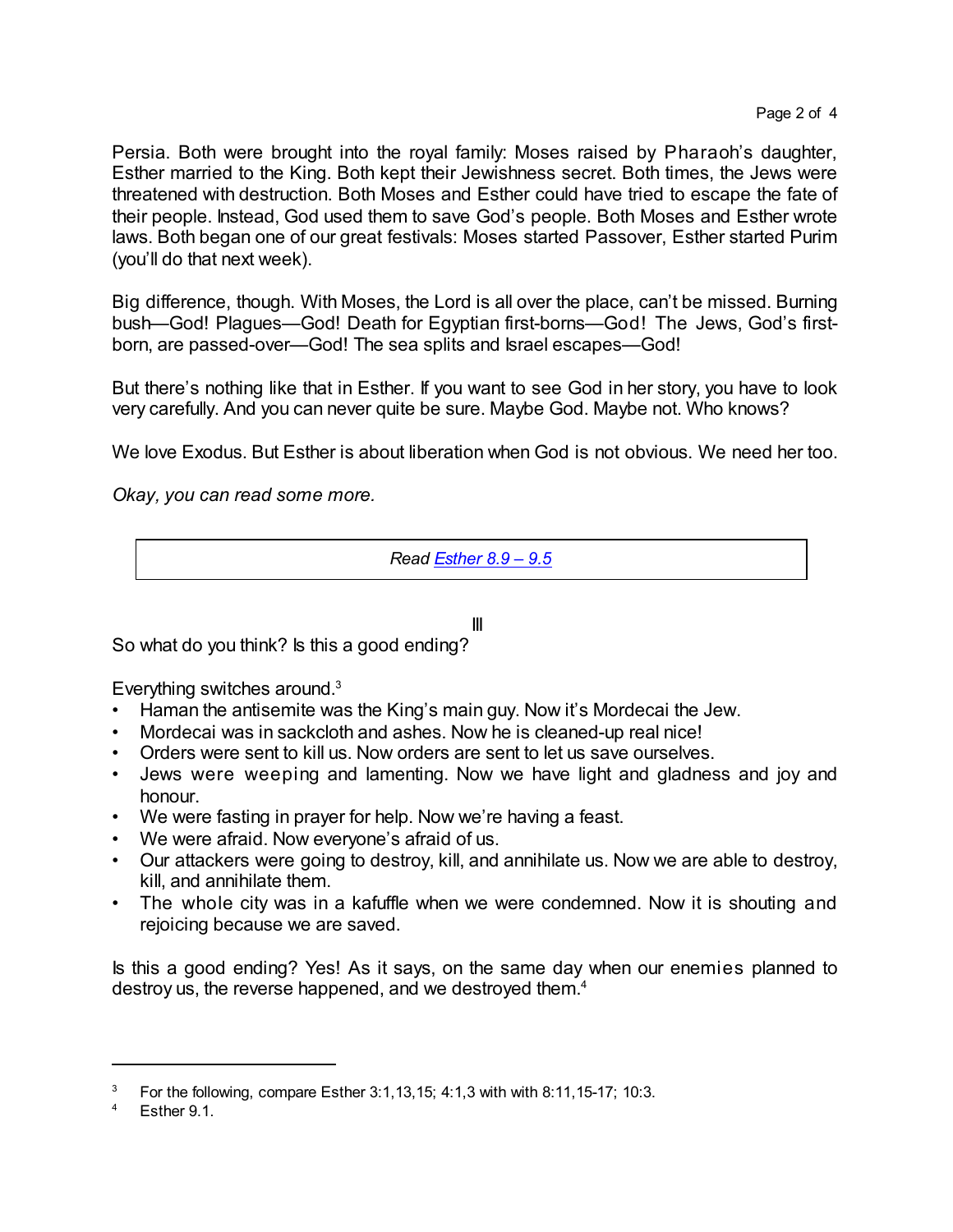IV

Later on, it says we destroyed 75,000 of our enemies. Huh. Is that good?

It's like the mouse killing the cat that's been waiting outside his little hole. No one expects that ending. Sad for the cat. But do you blame the mouse?<sup>5</sup>

And these were not cute little kitties. They were murderers planning genocide. Haman was the worst. But without his gangs he would have been harmless, and without him they were still dangerous.

Wednesday was Holocaust Remembrance day. <sup>6</sup> Here's something that happened. The Nazis forced Jews into ghettos. Warsaw, Poland had a big one. By 1943, hundreds of thousands had already been sent to the death camps. Those left decided to fight. Just a few hundred resistence fighters against ten times as many well-armed SS. For two weeks they fought. It ended with 13,000 Jews killed and 50,000 sent to the camps.

Maybe 200 Nazis died.<sup>7</sup> But what if it was like in the days of Esther, and 75,000 of our attackers, we killed. Would we rejoice? Would we feel bad for the Nazis? Should we?<sup>8</sup>

Such things are messy.

 $\vee$ 

That's the story of Esther. It's about following God when things are messy.

You could say a faithful Jew should not be in the King's palace, should not be feasting on food that is not kosher, should not be married to a gentile, should not be part of the King's harem. Okay. But Esther was. It's messy.

You could say that these Jews should have gone home. They could have, and many did move back to Israel. But others, like Mordecai, stayed in the Diaspora, dispersed among the nations. Jews ask this today. Should we make ali*yah* and move to Israel?<sup>9</sup> We don't all agree with each other. It's messy.

That's one big difference between Esther and Moses. Moses brought the people out of Egypt to the Promised Land. Esther did not take anyone anywhere. She saved the people so they could stay, in Persia.

 $5$  Wells, 84.

<sup>6</sup> The United Nation's International Holocaust Remembrance Day is on January 27. [https://en.wikipedia.org/wiki/International\\_Holocaust\\_Remembrance\\_Day](https://en.wikipedia.org/wiki/International_Holocaust_Remembrance_Day)

<sup>7</sup> See [https://en.wikipedia.org/wiki/Warsaw\\_Ghetto\\_Uprising](https://en.wikipedia.org/wiki/Warsaw_Ghetto_Uprising)

The idea for comparing Esther with the Warsaw uprising came from Jon D. Levenson, *Esther (Louisville:* Westminster John Knox Press, 2001), 121. He cites André LaCocque, "[t]he Jewish victory in Susa is equivalent to a successful insurrection in the World War II-era Warsaw ghetto with the result of 75,000 S.S. troops being slaughtered."

<sup>9</sup> <https://en.wikipedia.org/wiki/Aliyah>